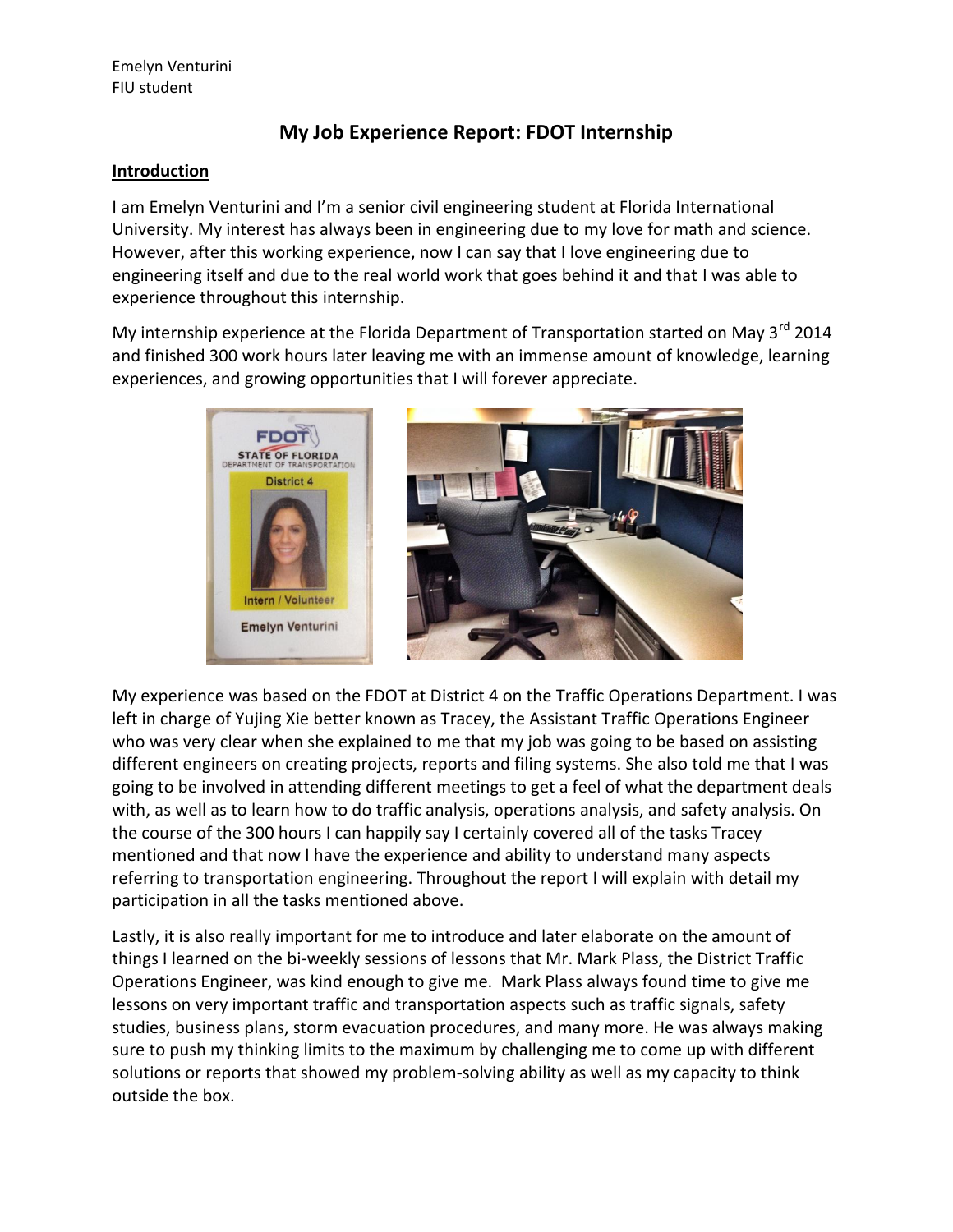### **Jobs performed:**

## 1. Creation of Filing System

My first job at the FDOT was a little discouraging at first. I was excited to start and get right into the engineering stuff but the task of creating a filing system came along and I had to deliver. I was in charge of numerating filing cabinets in a way that it would be easy for the whole department to find the studies and reports they created and had to store. I decided to organize them by sate road section number and to scan them and file them electronically as well. It was a long and tedious job, but along the way I learned the importance of having a well organized and working filing system and that I needed to start with this job to understand how crucial it is for a department to be able to find their documents easily and effectively.

2. Railroad Monitoring and Traffic Analysis at the TMC



My second job lasted 3 weeks working twice a week at the TMC (Transportation Management Center). This was a very nice experience because I got to work at the TMC on the operations room in which hundreds of screens showing the traffic are displayed and it's a very exciting environment. At the TMC I was able to use and learn traffic and monitoring tools such as Bluetoad and Sunguide to monitor and report how the railroad crossings are affecting the traffic on Broward Blvd, Sunrise Blvd, and Oakland Park Blvd. At the end I made a report concluding that the railroad crossings are mostly not longer than 2 minutes and that they only affect traffic as much as a traffic light, and that for the crossings longer than 5 minutes they should make sure to alert people on the dynamic message signs they have along the roads.



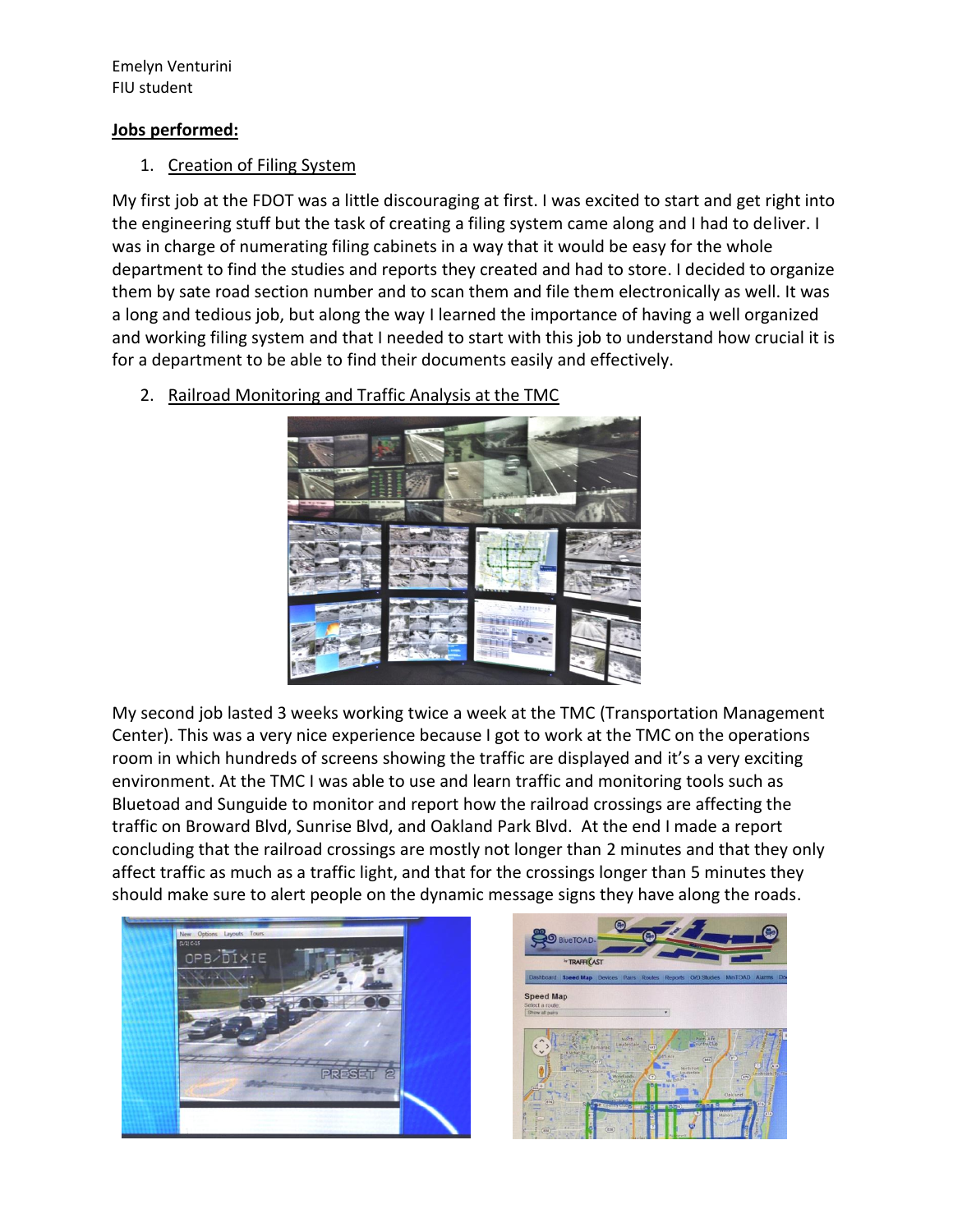### 3. Storm Evacuation Plans

This assignment was one given to me by Mark Plass for me to put my thinking cap on an come up with possible solutions for the storm evacuation plans of the Town of Palm Beach due that we entered hurricane season. The trick of these plans was the fact that the most travelled bridge out of the 3 bridges connecting the island to the mainland was closed undergoing major repairs. I created a very detailed 10 page report that impressed Mark Plass showing the different possibilities that existed in case of hurricane evacuation, which involved using the two bridges left but reversing their lanes to have more lanes coming out of the island than lanes coming into the island.



## 4. Quality Check Report on Broward County's iVEEDS

On this assignment I was in charge of checking all the arterial iVEEDS (cameras) because they were having problems loading and streaming with good quality. I needed to open the cameras and evaluate their performance to later write a report explaining specifically what the problem on each iVEED was so that technicians could find a solution for them.

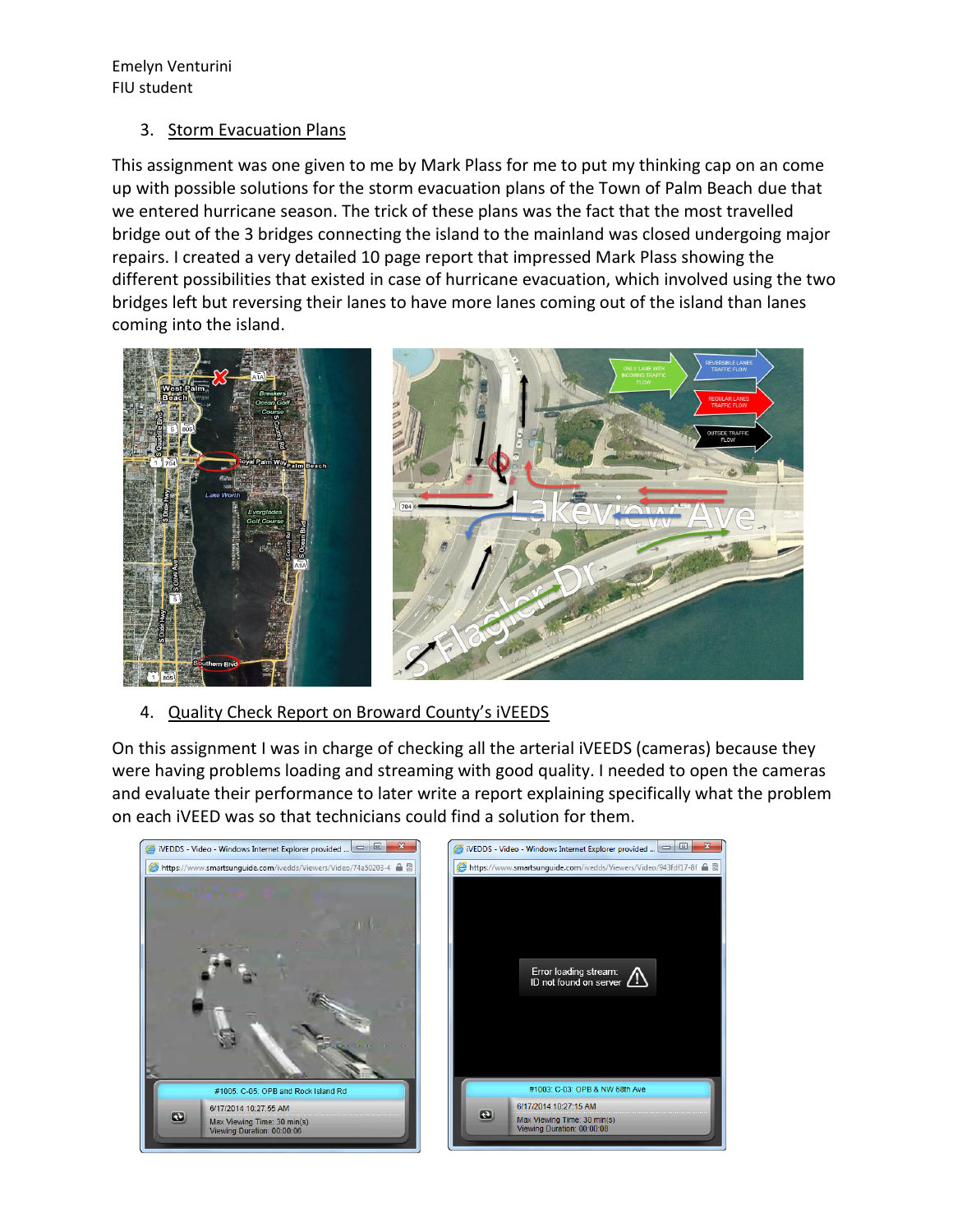### 5. Mid-Block Crosswalk Analysis Report

On this job they taught me how to create a report from scratch replying to the request from the City of Fort Lauderdale for the placement of a pedestrian signal crosswalk at mid-block. The Traffic Operations department is in charge of reviewing this requests, analyze the guidelines, field review, studies and data to recommend the placement of the pedestrian signal or deny it. In this case one of the engineers provided me with all the analysis and field reviews as well as the explanation of why this specific case this request was going to be accepted. With all this information I was in charge of developing the report successfully and turning it in for revision to later correct it and process it.

## 6. SE  $17^{th}$  Street Traffic Volume Maps

I was instructed to design a map in which I could depict all the amount of data we gathered on  $17<sup>th</sup>$  Street. All this data was gathered to find different options of signalization due to high traffic volumes. Mark asked to me find the best way to fit everything on one map for the designers and engineers to be able to visualize the data instead of just reading it during their planning meeting. I designed and came up with the map below. The job was a great design experience because I had to call in various little favors of help in order to learn and successfully complete the task. In conclusion, even though it was a very tedious and detailed job, I loved to experience a little of design during my internship.

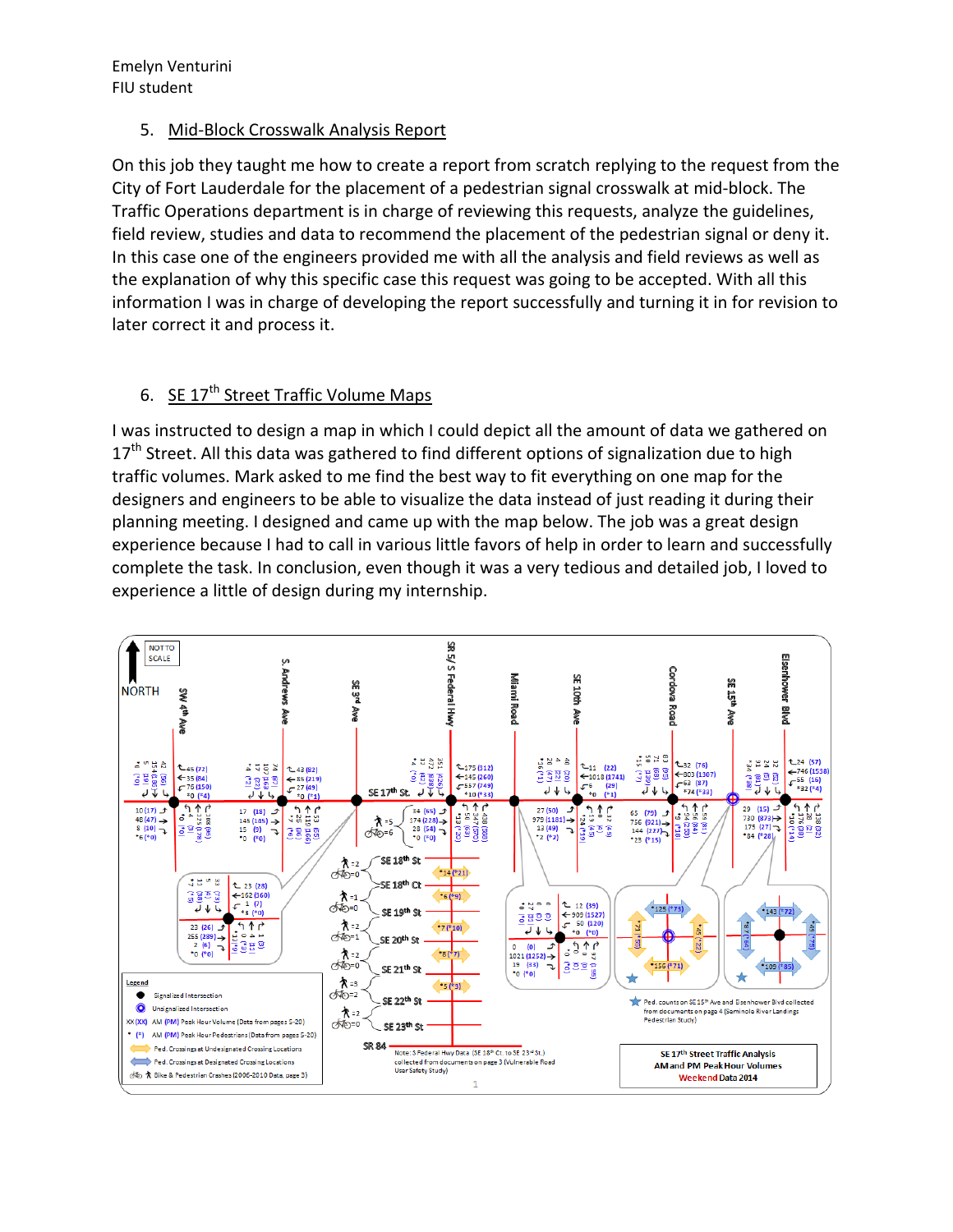#### 7. Field Work: MVDS Check

My last job as an intern at the FDOT, before my 300 hours were up was on the field. I was assigned to help a PE trainee to visually and manually count how many cars would pass through a MVDS point in a 15 minute period. There were around 20 MVDS points that we had to cover and we did this the whole day, station by station, because we had to submit our counts and later confirm if they were working or not due to the fact that they were not sending reasonable car counts to our system. It was exhausting having to spend all day outside in the how summer of Miami, but at the same time it was an amazing experience to understand transportation and car counting devices as well as to understand the field work experience.





## **Meetings and Learning experiences:**

- 1. Traffic Signals Lessons by Mark
- 2. Listener Participation Meetings
	- Hollywood Blvd. Roundbout Congestion Meeting
	- I-95 Interchange Meeting
	- Access Management Meeting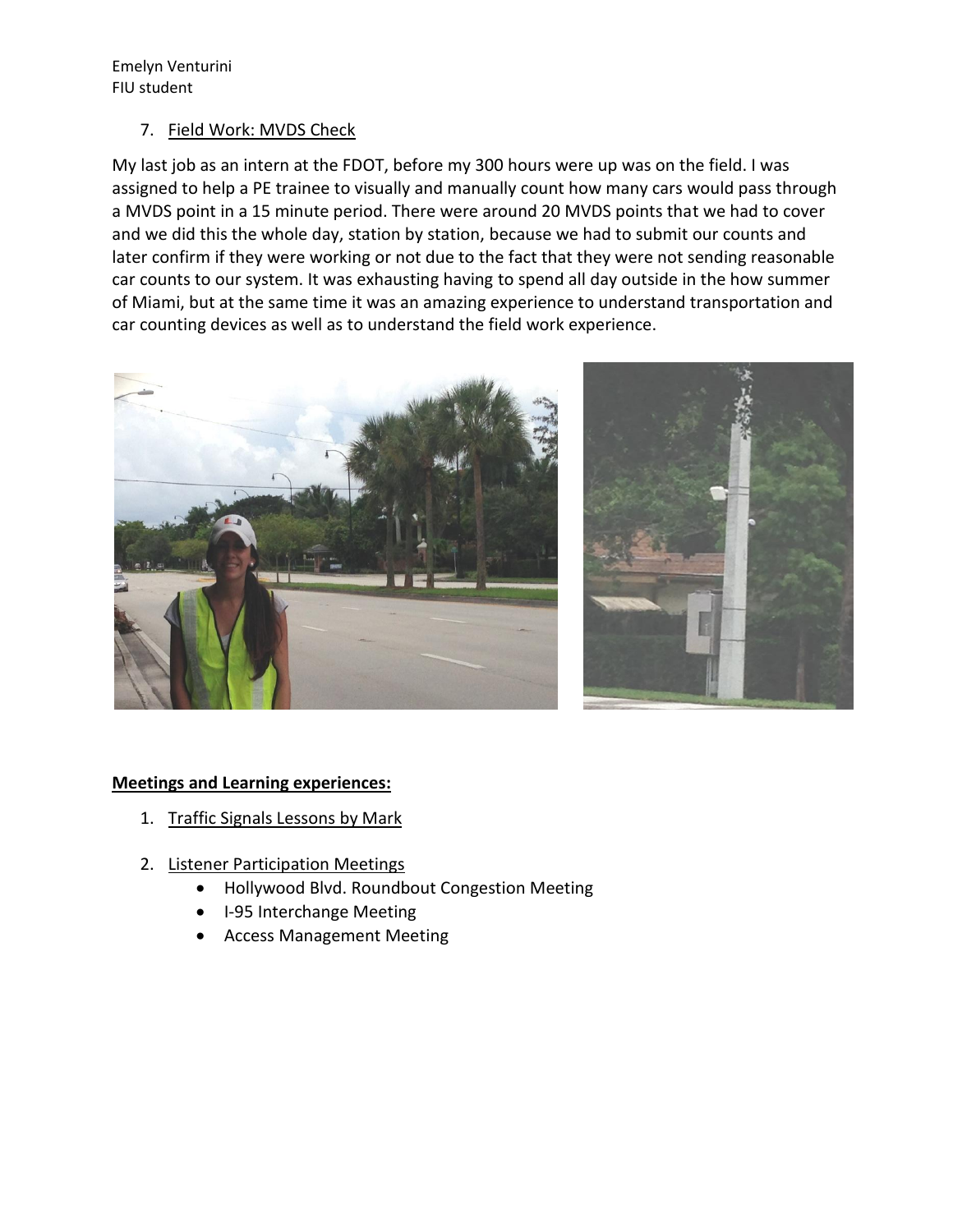## 3. Integrating Waze into FDOT Operations Project

 This particular task came from Mark to me as another thinking cap project. We discussed this new routing application called Waze and how it could benefit the FDOT after their new contract. We were planning creative meetings with some more experienced colleagues on the topic, so therefore he had me create a diagram to express our current ideas and to obtain feedback from them. I delivered the diagram below and everybody was happy because the very confusing point we were trying to make was very clearly and visually delivered.

# **Integrating Waze into TMC Operations:**